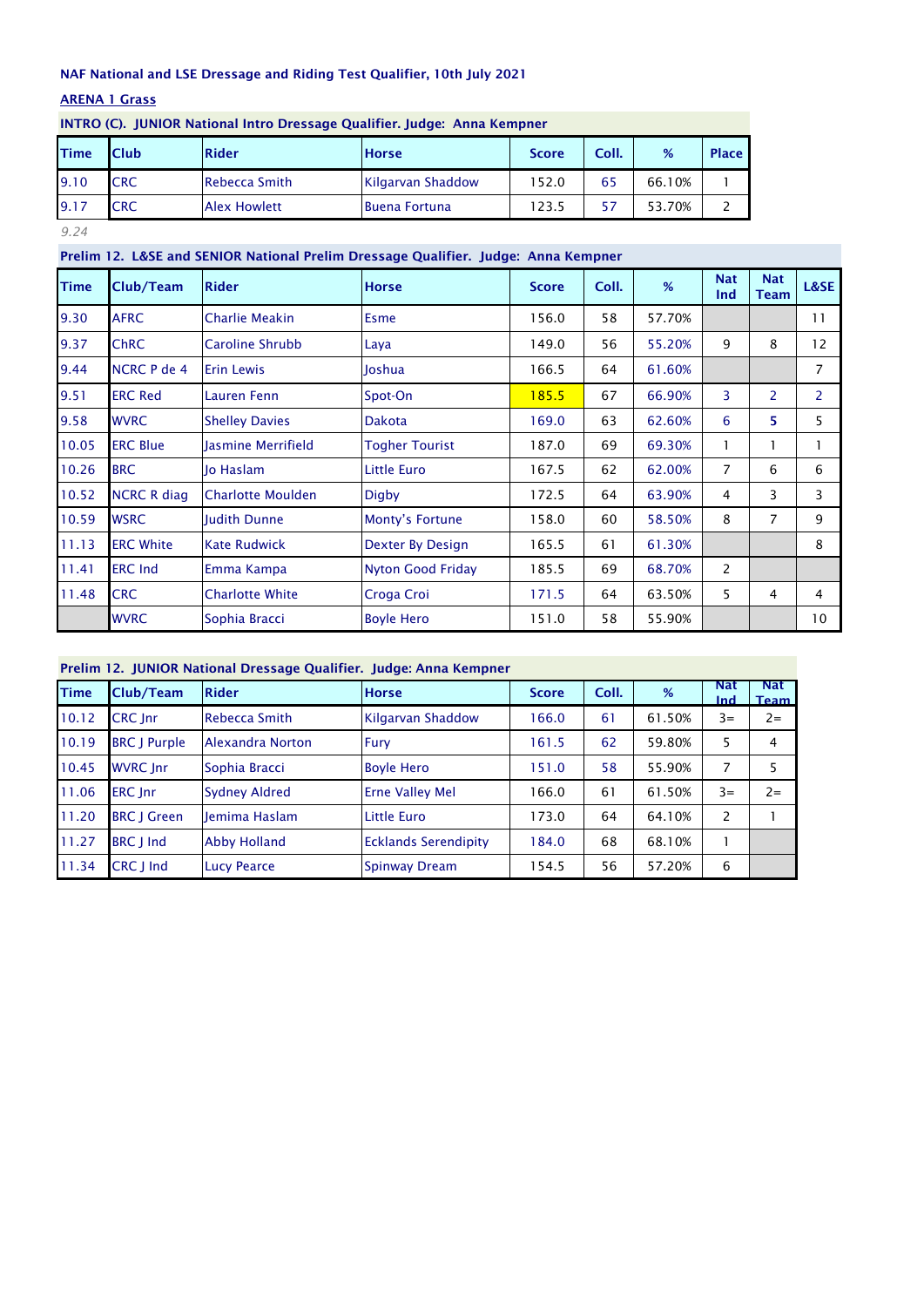### Prelim 7. JUNIOR National Dressage Qualifier. Judge: Jane Hudson

| <b>Time</b> | Club/Team           | <b>Rider</b>            | <b>Horse</b>                | <b>Score</b> | Coll. | %     | <b>Nat</b><br>Ind | Team<br><b>Place</b> |
|-------------|---------------------|-------------------------|-----------------------------|--------------|-------|-------|-------------------|----------------------|
| 12.00       | <b>CRC</b> Inr      | Lois Hempston           | Clashgannon Way             | 140.5        | 63    | 63.9% | 4                 | 3                    |
| 12.07       | <b>WVRC</b> Inr     | <b>Francesca Bracci</b> | <b>Blackwell Little Gem</b> | 133.5        | 62    | 60.7% | 5                 | 4                    |
| 12.14       | CRC J Ind           | <b>Lucy Pearce</b>      | Spinway Dream               | 145.5        | 67    | 66.1% | 2                 |                      |
| 12.21       | <b>BRC   Green</b>  | Lexie Cullingham        | <b>Menai Swing Along</b>    | 151.0        | 76    | 68.6% | 2                 |                      |
| 12.28       | <b>BRC</b> J Purple | Lola Cullingham         | <b>Ryehall Viscountess</b>  | 130.5        | 61    | 59.3% | 6                 |                      |
| 12.35       | ERC Inr             | Pippa Reed              | Loughmore Patrick           | 163.5        | 75    | 74.3% |                   |                      |

*12.42*

# Novice 24. JUNIOR National Dressage Qualifier. Judge: Jane Hudson

| <b>Time</b> | Club/Team           | <b>Rider</b>             | <b>Horse</b>          | <b>Score</b> | Coll. | %      | <b>Nat</b><br><b>Ind</b> | Team<br><b>Place</b> |
|-------------|---------------------|--------------------------|-----------------------|--------------|-------|--------|--------------------------|----------------------|
| 12.50       | <b>BRC J Green</b>  | <b>Ruby McGettigan</b>   | <b>Templehill Sky</b> | 148.5        | 38.5  | 64.60% | 5                        | 4                    |
| 12.57       | <b>BRC J Purple</b> | Pippa Haslam             | Kalisha Rose          | 149.5        | 39.5  | 65.00% | 3                        |                      |
| 1.04        | <b>WVRC</b> Inr     | Naomi Oliver             | Hanmere Knutkin       | 153.0        | 39.0  | 66.50% | 2                        |                      |
| 1.11        | ChRC J Ind          | <b>Morgan Ripley</b>     | Just Another Image    | 161.5        | 44.0  | 70.20% |                          |                      |
| 1.18        | CRC Inr             | <b>Lucy Pearce</b>       | <b>Rusty</b>          | 144.0        | 37.5  | 62.60% | 6                        |                      |
| 1.25        | <b>ERC</b> Inr      | <b>Annabelle Tavener</b> | <b>Kerry Gold</b>     | 148.5        | 39.5  | 64.60% | 4                        |                      |

*1.32*

# Novice 24. SENIOR National Dressage Qualifier. Judge: Jane Hudson

| <b>Time</b> | Club/Team       | <b>Rider</b>           | <b>Horse</b>         | <b>Score</b> | Coll. | %      | <b>Place</b>   | Team<br><b>Place</b> |
|-------------|-----------------|------------------------|----------------------|--------------|-------|--------|----------------|----------------------|
| 1.40        | <b>BRC</b> Ind  | <b>Katherine Sayer</b> | Calvado              | 157.5        | 40.5  | 68.50% | $\overline{2}$ |                      |
| 1.47        | <b>CRC</b>      | <b>Charlotte White</b> | Croga Croi           | 155.5        | 40.5  | 67.60% | 4              | 2                    |
| 1.55        | <b>BRC</b>      | <b>Ruth Baker</b>      | Jessie J             | 154.0        | 40.0  | 67.00% | 6              | 3                    |
| 2.02        | <b>ChRC</b> Ind | <b>Sue Childs</b>      | <b>Killy Stew</b>    | 155.0        | 41.5  | 67.40% | 5              |                      |
| 2.10        | <b>WSRC</b>     | <b>Emily Stewart</b>   | Roscrea Bay Boy      | 140.5        | 37.0  | 61.10% | $\overline{7}$ | 4                    |
| 2.17        | <b>CRC</b> Ind  | Vivien Pearson         | Taurmore Fearbui     | 164.0        | 44.5  | 71.30% |                |                      |
| 2.25        | <b>ERC</b>      | <b>Barbara Barnard</b> | Rolling Ronnie Royce | 156.0        | 42.5  | 67.80% | 3              |                      |
|             |                 |                        |                      |              |       |        |                |                      |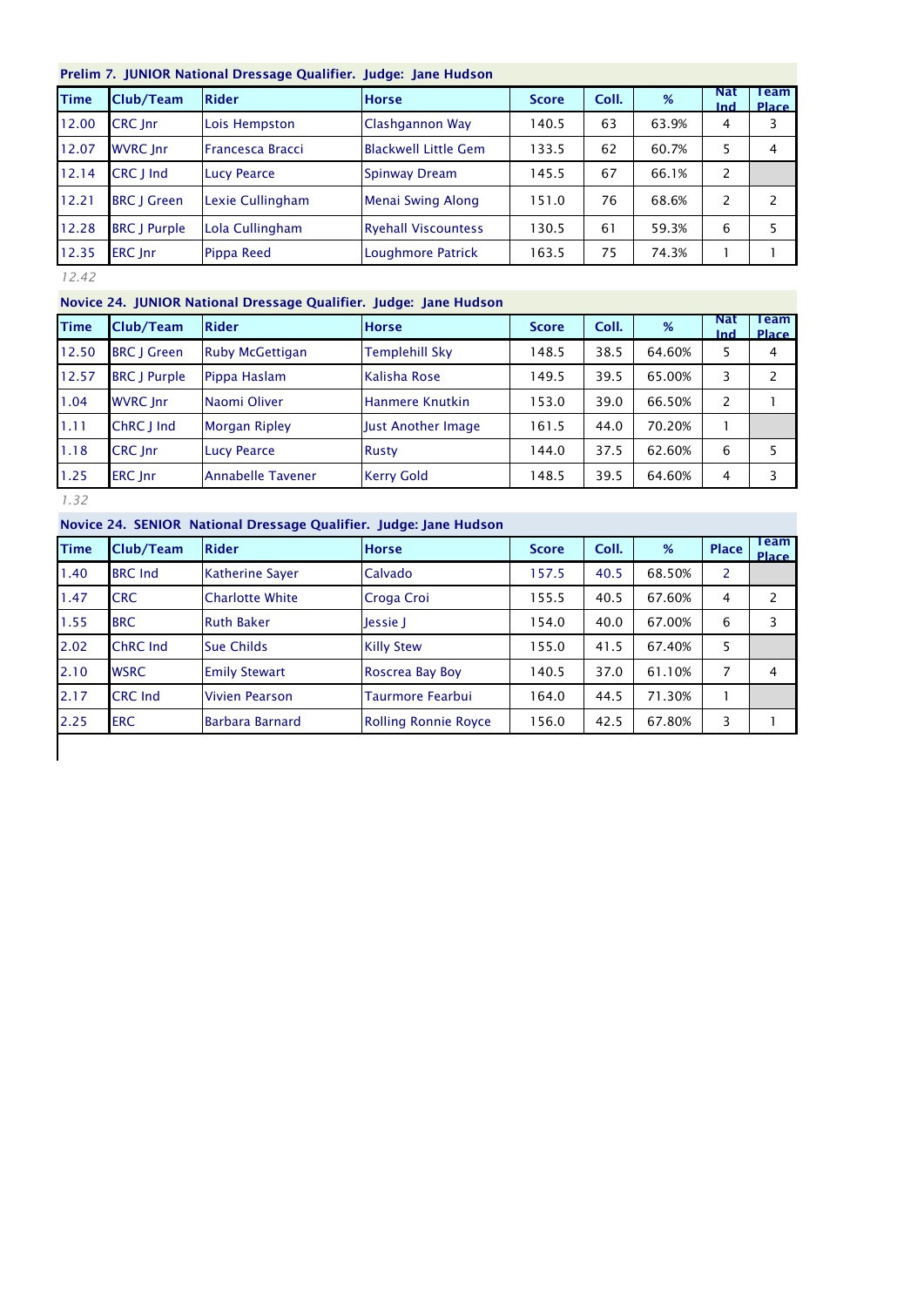# ARENA 2 Grass

| Time       | Club/Team             | <b>Rider</b>           | <b>Horse</b>                 | <b>Score</b> | Coll. | %      | <b>Nat Ind</b> | <b>Nat</b><br>Team | <b>L&amp;SE</b> |
|------------|-----------------------|------------------------|------------------------------|--------------|-------|--------|----------------|--------------------|-----------------|
| 10.00 CRC  |                       | <b>Chantelle Evans</b> | <b>Fab Foley</b>             | 171.0        | 65    | 65.80% | 5              | 5                  | 9               |
|            | <b>10.07 WVRC</b>     | <b>Krissy Fishpool</b> | <b>Hill House Good Times</b> | 163.0        | 62    | 62.70% | $\overline{7}$ | $\overline{7}$     | 11              |
|            | 10.42 WSRC            | <b>Rachel Hall</b>     | Diamond by Design            | 180.5        | 70    | 69.40% | 3              | 3                  | 4               |
|            | <b>10.49 ERC Blue</b> | Liane Deacon           | The Cobfather                | 169.0        | 65    | 65.00% | 6              | 6                  | 10              |
| 10.56 AFRC |                       | <b>Rosie Andrews</b>   | letstone                     | 187.5        | 73    | 72.10% |                |                    |                 |
| 11.35 BRC  |                       | Claudia McGettigan     | Templehill Sky               | 177.0        | 69    | 68.10% | 4              | 4                  | 5               |
|            | 11.42 ERC White       | <b>Marion Spencer</b>  | Letsgohugo                   | 175.0        | 68    | 67.30% |                |                    | 7               |
|            | 11.49 NCRC R diag     | <b>Fiona Foster</b>    | Dora                         | 176.5        | 68    | 67.90% |                |                    | 6               |
|            | 12.24 ERC Red         | <b>Suzanne Hopkins</b> | Cool I Am                    | 182.0        | 71    | 70.00% |                |                    | 2               |
|            | 12.31 ChRC            | <b>Sue Childs</b>      | <b>Killy Stew</b>            | 181.5        | 70    | 69.80% | 2              | 2                  | 3               |
|            | <b>WVRC</b> Inr       | <b>Charlotte Dance</b> | Linsford Theo                | 172.0        | 67    | 66.2%  |                |                    | 8               |

# Prelim 18. L&SE and SENIOR National Prelim Dressage Qualifier. Judge: Hazel Wells

### Prelim 18. JUNIOR National Dressage Qualifier. Judge: Hazel Wells

| <b>Time</b> | Club/Team          | <b>Rider</b>           | <b>Horse</b>                | <b>Score</b> | Coll. | %      | <b>Nat Ind</b> | <b>Nat</b><br>Team |
|-------------|--------------------|------------------------|-----------------------------|--------------|-------|--------|----------------|--------------------|
|             | 10.14 CRC Inr      | <b>Alex Howlett</b>    | <b>Buena Fortuna</b>        | 150.0        | 60    | 57.70% | 8              | 4                  |
| 10.21       | CRC J Ind          | <b>Lucy Pearce</b>     | <b>Rusty</b>                | 169.5        | 66    | 65.20% | 5              |                    |
|             | 10.28 WVRC Inr     | <b>Charlotte Dance</b> | Linsford Theo               | 172.0        | 67    | 66.20% | 3.0            |                    |
|             | 11.03 BRC I Green  | loe Norton             | <b>Fury</b>                 | 161.5        | 63    | 62.50% | 7              | 3                  |
|             | 11.10 BRC J Purple | Kiera Baker            | Jessie J                    | 164.0        | 63    | 63.10% | 6              | $\mathbf{2}$       |
|             | 11.56 ChRC   Ind   | Lola Rega              | Amy $13$                    | 170.5        | 66    | 65.60% | 4              |                    |
|             | 12.03 ERC Inr      |                        |                             |              |       |        |                |                    |
|             | 12.10 BRC 1 Ind    | <b>Abby Holland</b>    | <b>Ecklands Serendipity</b> | 182.0        | 70    | 70.00% | 2              |                    |
| 12.17       | ChRC J Ind         | <b>Morgan Ripley</b>   | Just Another Image          | 191.5        | 75    | 73.70% |                |                    |

# INTRO (C). SENIOR National Intro Dressage Qualifier. Judge: Time Club Rider Horse Score Coll. % Place 12.40 CRC Denise Speyer Castle Connel Hot Sauce | 151.0 66 63.00% | 1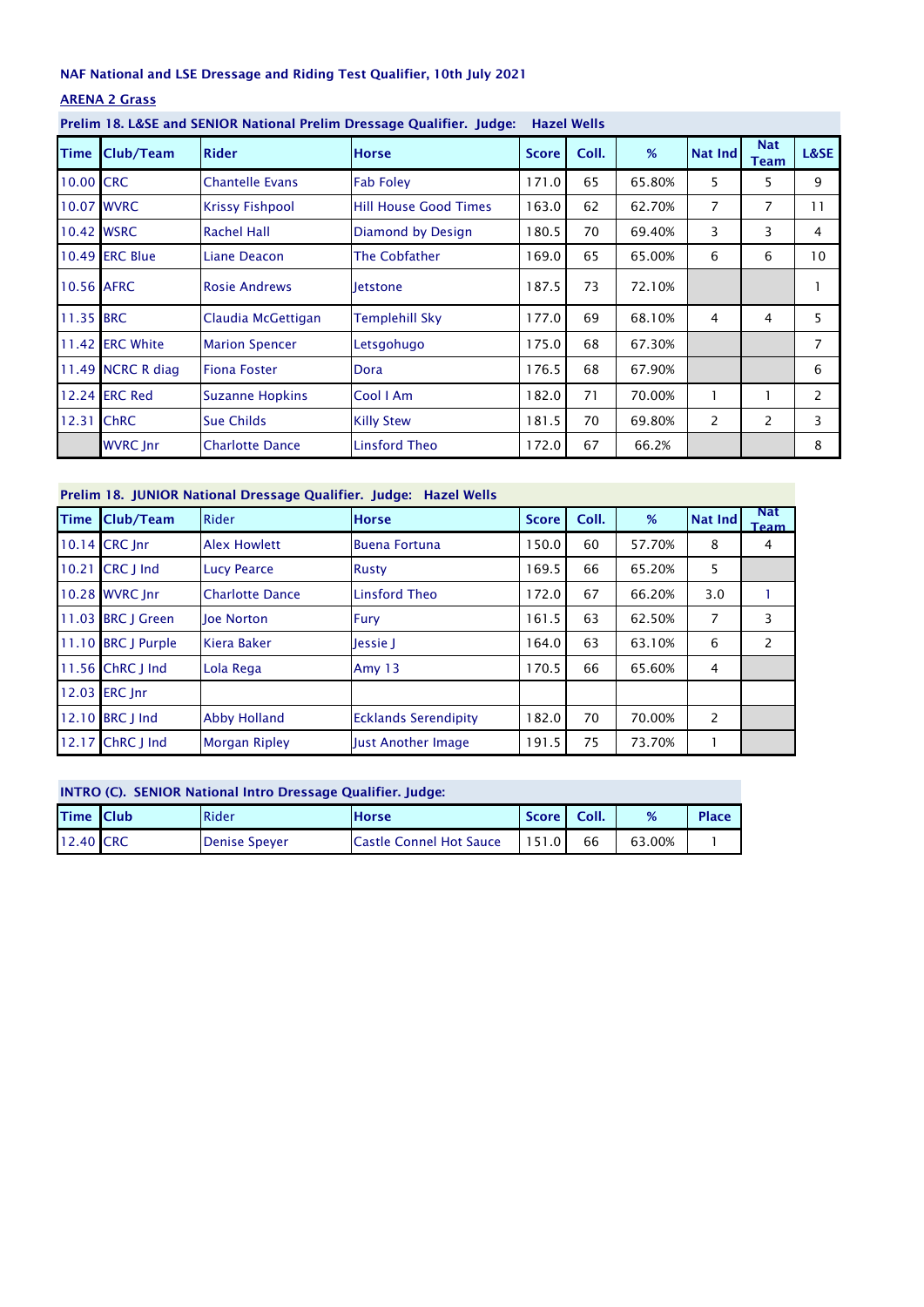### ARENA 3 Grass

|             |                  |                            | SENIOR National Riding Test Qualifier (Prelim 13). Judge: Donald Kear |              |        |              |
|-------------|------------------|----------------------------|-----------------------------------------------------------------------|--------------|--------|--------------|
| <b>Time</b> | <b>Club/Team</b> | Rider                      | <b>Horse</b>                                                          | <b>Score</b> | %      | <b>Place</b> |
| 9.00        | <b>WVRC</b>      | <b>Krissy Fishpool</b>     | <b>Hill House Good Times</b>                                          | 68.5         | 62.30% | 3            |
| 9.07        | <b>ERC</b>       | Lauren Fenn                | Spot-On                                                               | 72.5         | 65.90% |              |
| 9.14        | <b>WVRC</b>      | <b>Shelley Davies</b>      | <b>Dakota</b>                                                         | 71.0         | 64.50% | 2            |
| 9.21        | <b>ERC</b>       | <b>Ilazmine Merrifield</b> | <b>Togher Tourist</b>                                                 | 68.0         | 61.80% | 4            |

SENIOR National Riding Test Qualifier (Prelim 13). Judge: Donald Kear

*9.28*

## JUNIOR National Riding Test Qualifier (Prelim 2). Judge: Donald Kear

| <b>Time</b> | Club/Team      | <b>Rider</b>            | <b>Horse</b>                   | <b>Score</b> | %      | <b>Nat Ind</b> | <b>Nat</b><br><b>Team</b> |
|-------------|----------------|-------------------------|--------------------------------|--------------|--------|----------------|---------------------------|
| 9.35        | <b>WVRC</b>    | <b>Charlotte Dance</b>  | <b>Linsford Theo</b>           | 70.5         | 64.10% | 4              | 2                         |
| 9.42        | <b>BRC</b> Ind | Kiera Baker             | Jessie J                       | 82.0         | 74.50% |                |                           |
| 9.49        | <b>WVRC</b>    | Sophia Bracci           | <b>Boyle Hero</b>              | 53.0         | 48.20% | 7              | 4                         |
| 9.56        | <b>BRC</b> Ind | Pippa Haslam            | <b>Little Euro</b>             | 74.0         | 67.30% | 2              |                           |
| 10.03       | <b>CRC</b> Ind | Lois Hempston           | Clashgannon Way                | 69.5         | 63.20% | 5              |                           |
| 10.10 WVRC  |                | <b>Francesca Bracci</b> | <b>Blackwell Little Gem</b>    | 73.0         | 66.40% | 3              |                           |
| 11.50 WVRC  |                | Naomi Oliver            | <b>Pittybeck Principal Boy</b> | 69.5         | 63.20% | 6              | 3                         |

*10.17*

Novice 28. SENIOR National Dressage Qualifier. Judge: Donald Kear

| <b>Time</b> | <b>Club/Team</b> | Rider                  | <b>Horse</b>          | <b>Score</b> | Coll. | %      | <b>Place</b>   | Team<br>Place |
|-------------|------------------|------------------------|-----------------------|--------------|-------|--------|----------------|---------------|
| 10.24 WSRC  |                  | <b>Pili Spiers</b>     | <b>Sonny Boy</b>      | 153.5        | 52    | 64.00% |                | 4             |
| 10.30 ERC   |                  | <b>Lauren Fenn</b>     | Spot-On               | 170.0        | 56    | 70.80% | 1=             | l =           |
| 10.37       | <b>BRC</b>       | Claudia McGettigan     | <b>Templehill Sky</b> | 170.0        | 56    | 70.80% | 1 =            | l =           |
| 10.44       | <b>CRC</b>       | <b>Fern Wilson</b>     | н                     | 168.0        | 55    | 70.00% | 3              | 3             |
| 10.51       | <b>CRC Ind</b>   | <b>Chantelle Evans</b> | <b>Rosepoint Lace</b> | 163.0        | 55    | 67.90% | $\overline{4}$ |               |

*11.05*

## SENIOR National Riding Test Qualifier (Novice 27). Judge: Donald Kear

| <b>Time</b> | <b>Club/Team</b> | <b>Rider</b>                              | <b>Horse</b>                   | <b>Score</b> | %      | <b>Nat Ind</b> | <b>Nat</b><br><b>Team</b> |
|-------------|------------------|-------------------------------------------|--------------------------------|--------------|--------|----------------|---------------------------|
| 11.08 ERC   |                  | <b>Ioanne Tucco</b>                       | April                          | 73.0         | 66.40% | 2              |                           |
| 11.15 ERC   |                  | Debby Booth                               | <b>Hurtstock Over The Moon</b> | 73.5         | 66.80% |                |                           |
| 11.22 WVRC  |                  | <b>Clare May</b>                          | <b>Maverick XV</b>             | 71.5         | 65.00% | 3              |                           |
|             | 11.29 ChRC Ind   | Elizabeth Hillier-SinclainClassic Mereico |                                | 55.0         | 50.00% |                |                           |
| 11.36 WVRC  |                  | <b>Georgie Dugan</b>                      | <b>Lord Mionlach</b>           | 66.0         | 60.00% | 4              |                           |

*11.5* JPRT NO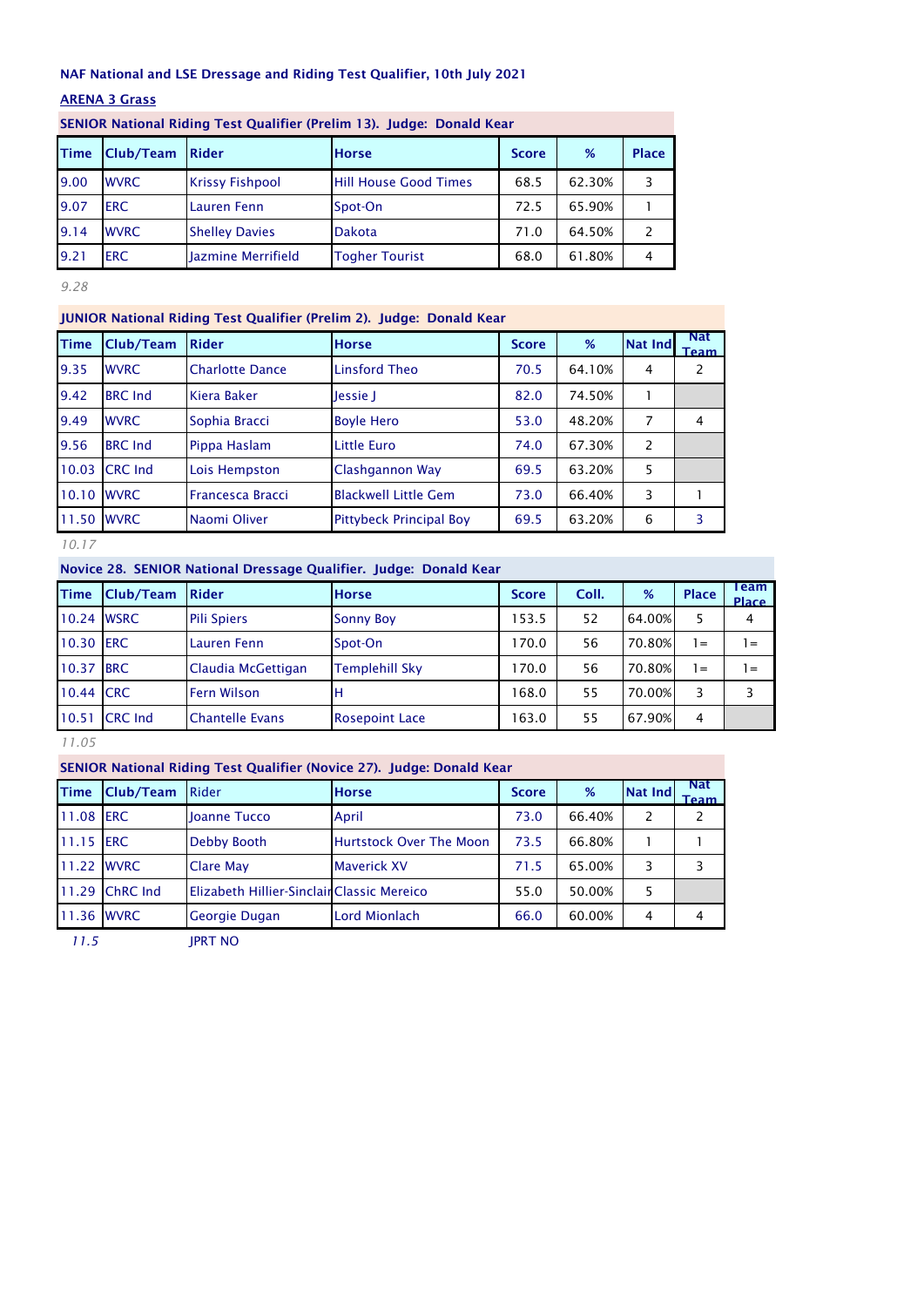|             | Prelim 14. L&SE and SENIOR National Prelim Dressage Qualifier. Judge: Carol Stothard |                                           |                                |              |       |        |                          |                           |       |  |  |  |
|-------------|--------------------------------------------------------------------------------------|-------------------------------------------|--------------------------------|--------------|-------|--------|--------------------------|---------------------------|-------|--|--|--|
| <b>Time</b> | Club/Team                                                                            | <b>Rider</b>                              | <b>Horse</b>                   | <b>Score</b> | Coll. | %      | <b>Nat</b><br><b>Ind</b> | <b>Nat</b><br><b>Team</b> | L&SE  |  |  |  |
| 12.10       | <b>ERC Red</b>                                                                       | Debby Booth                               | <b>Hurtstock Over The Moon</b> | 177.5        | 68.0  | 68.30% | 3                        | 3                         | 4     |  |  |  |
| 12.17       | <b>WVRC</b>                                                                          | <b>Clare May</b>                          | <b>Maverick XV</b>             | 178.5        | 68.0  | 68.70% |                          |                           | 2     |  |  |  |
| 12.24 AFRC  |                                                                                      | Sue Walker                                | <b>Pride and Joyful</b>        | 184.5        | 70.0  | 71.00% |                          |                           |       |  |  |  |
| 12.31       | <b>ChRC</b>                                                                          | Elizabeth Hillier-SinclainClassic Mereico |                                | 160.0        | 61.0  | 61.50% | 9                        | 8                         | 10    |  |  |  |
|             | 12.38 NCRC P de 4                                                                    | <b>Ellie Shemilt</b>                      | <b>Lachain Cottage Clover</b>  | 157.5        | 60.0  | 60.60% |                          |                           | 11    |  |  |  |
|             | 12.45 <b>IERC Blue</b>                                                               | <b>Isabel Bailey-Collins</b>              | Cloncolman Silver Girl         | 176.5        | 68.0  | 67.90% | $4=$                     | $4=$                      | $5 =$ |  |  |  |
|             | 12.52 WSRC                                                                           | Jenny Tully                               | Le Darco                       | 178.0        | 67.0  | 68.50% | $\mathcal{P}$            | 2                         | 3     |  |  |  |
| 12.59       | <b>ERC</b> Ind                                                                       | Emma Kampa                                | <b>Nyton Master Timothy</b>    | 172.5        | 67.0  | 66.30% | $\overline{7}$           |                           |       |  |  |  |
| 1.06        | <b>BRC</b>                                                                           | Eleanor McKenzie                          | <b>Gentle Lady</b>             | 176.5        | 68.0  | 67.90% | $4 =$                    | $4=$                      | $5=$  |  |  |  |
| 1.13        | <b>NCRC R diag</b>                                                                   | Caroline Brougham                         | Desi Daru                      | 174.5        | 67.0  | 67.10% | 6                        | 6                         | 7     |  |  |  |
| 1.20        | <b>ERC White</b>                                                                     | Jenny Dutton                              | Colourthyme Ta Do              | 168.0        | 65.0  | 64.60% |                          |                           | 8     |  |  |  |
| 1.27        | <b>CRC</b>                                                                           | <b>Denise Speyer</b>                      | <b>Castle Connel Hot Sauce</b> | 166.0        | 65.0  | 63.80% | 8                        | 7                         | 9     |  |  |  |

# Prelim 2. L&SE and SENIOR National Prelim Dressage Qualifier. Judge: Carol Stothard

| <b>Time</b> | Club/Team          | <b>Rider</b>                 | <b>Horse</b>                   | <b>Score</b> | Coll. | %      | <b>Nat</b><br>Ind | <b>Nat</b><br><b>Team</b> | L&SE  |
|-------------|--------------------|------------------------------|--------------------------------|--------------|-------|--------|-------------------|---------------------------|-------|
| 1.45        | <b>WVRC</b>        | Georgie Dugan                | <b>Lord Mionlach</b>           | 201.5        | 69.0  | 69.50% | 3                 | 3                         | 3     |
| 1.52        | <b>BRC</b>         | <b>Stacey Collins</b>        | Panama Skrodstrup              | 204.0        | 70.0  | 70.30% | 2                 | $\overline{2}$            | 2     |
| 1.59        | <b>ERC White</b>   | <b>Isabel Bailey-Collins</b> | Cloncolman Silver Girl         | 197.0        | 69.0  | 67.90% |                   |                           | 4     |
| 2.06        | <b>ERC Blue</b>    | Jenny Dutton                 | Colourthyme Ta Do              | 193.5        | 67.0  | 66.70% | 5                 | 5                         | 7     |
| 2.13        | <b>WSRC</b>        | Sara Tack                    | Tommy                          | 183.0        | 62.0  | 63.10% | 7                 | $\overline{7}$            | 9     |
| 2.20        | <b>WVRC</b>        | Naomi Oliver                 | <b>Pittybeck Principal Boy</b> | 196.0        | 67.0  | 67.60% |                   |                           | $5 =$ |
| 2.27        | <b>ERC Red</b>     | Emma Kampa                   | <b>Nyton Good Friday</b>       | 206.0        | 71.0  | 71.00% |                   |                           |       |
| 2.34        | <b>AFRC</b>        | <b>Allie Gill</b>            | <b>Shirsheen Holly</b>         | 180.0        | 60.0  | 62.10% |                   |                           | 11    |
| 2.41        | <b>NCRC P de 4</b> | <b>Sue Bowen</b>             | <b>Bishops Ditch Wyclef</b>    | 178.0        | 60.0  | 61.40% |                   |                           | 12    |
| 2.48        | <b>NCRC R diag</b> | Sheri Johnson                | Drumkerran Jet                 | 182.0        | 63.0  | 62.80% | 8                 | 8                         | 10    |
| 2.55        | <b>ChRC</b>        | <b>Marci Gough</b>           | <b>Pennyfarthing Mr.Specs</b>  | 190.5        | 65.0  | 65.70% | 6                 | 6                         | 8     |
| 3.02        | <b>CRC</b>         | Julie Evans                  | Danny                          | 196.0        | 67.0  | 67.60% | 4                 | 4                         | $5 =$ |